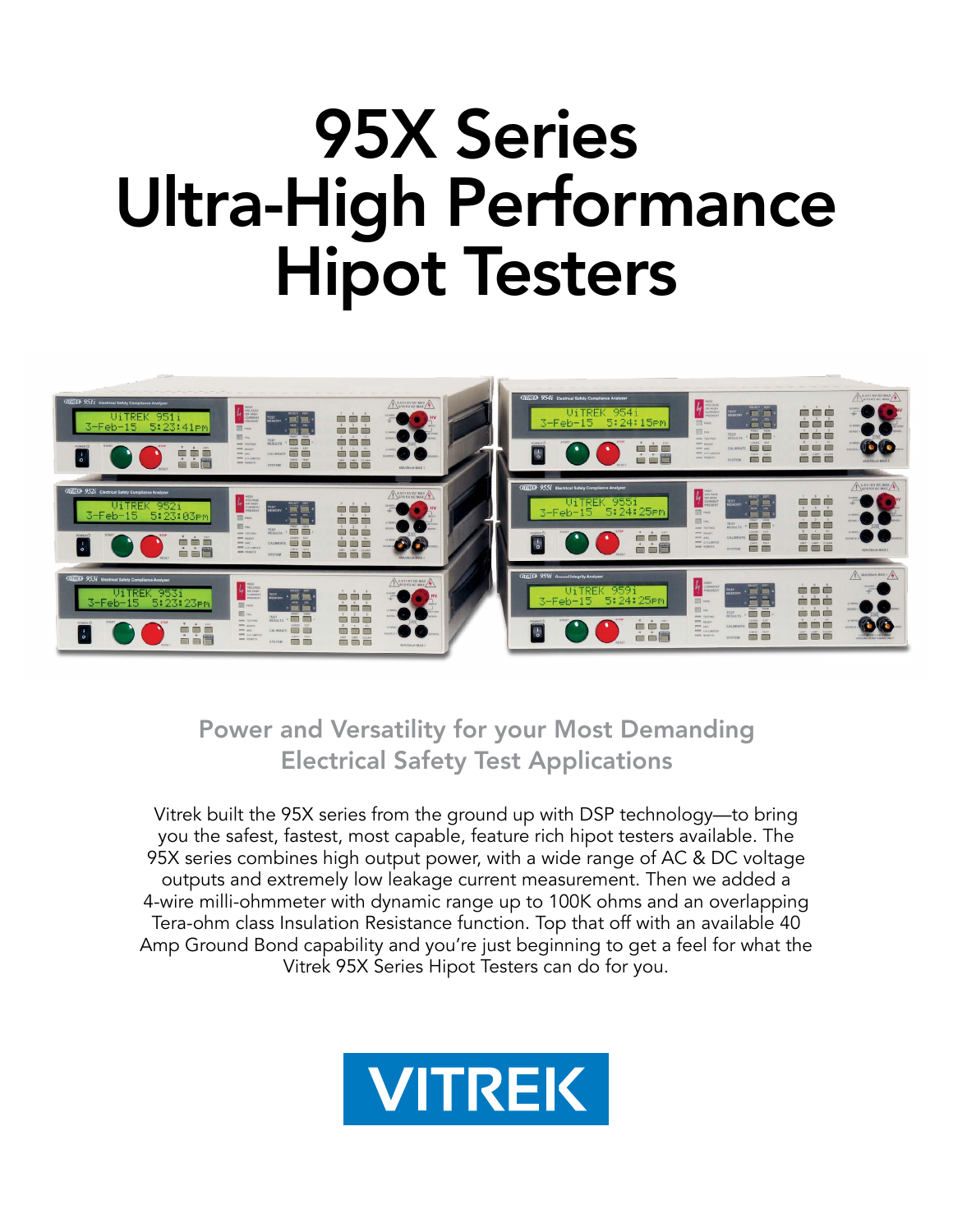# 95X Series Industrial Strength Hipot Testers



More speed, more power, better resolution, more functionality. What more could you want in an electrical safety tester?

#### **Vitrek 95X Series**

For more than 25 years Vitrek has been driven by an obsession to build a better hipot tester. Increased user safety, faster test times, higher output voltages and more functionality have been our driving force. The 95X series is the result of this pursuit—offering power, speed, accuracy and resolution that leave the others far behind.

#### **For Demanding Hipot Tests – Demand the Vitrek 95X**

Speed and power go hand in hand, the 6.5KVDC models offer 50mA of source current for DC Hipot—providing the power you need to rapidly charge and discharge challenging DUTs. Models are also available with DC hipot up to 11KV and 15KV. Most of the 95X series also offer 50mA of sourcing for AC hipot, but for heavier AC loads the 95X



*cord. Available in Hipot/Continuity or Hipot/ Ground Bond versions.*

can be configured to source up to 100mA or even as much as 200mA. For higher AC hipot voltages the 95X can generate up to 10KV internally and all models are available with an external 30KVAC hipot option.

When it comes to making critical leakage current measurements, the 95X delivers rock-solid resolution down to 100 pico-amps. This high resolution provides built-in insulation resistance measurement (IR) up to a Tera-ohm, add a 4-wire milli-ohmmeter with autoranging up to 100K ohm and an available 40 amp Ground Bond function—and you are beginning to understand the versatility of the Vitrek 95X Series.

#### **Need To Hipot Multiple Test Points?**

The 95X has the ability to directly control up to four 64 channel HV scanners, right out of the box. That is up to 256 test points and using a PC with Vitrek's QuickTest Pro software you can expand the count up to 640 test points. The HV Switching System of choice is the Vitrek 964i which can hold eight 8 channel switching cards—available in 7, 10 and 15 KV ratings. The 964i also has switching cards to handle routing up to 40 amp ground bond currents.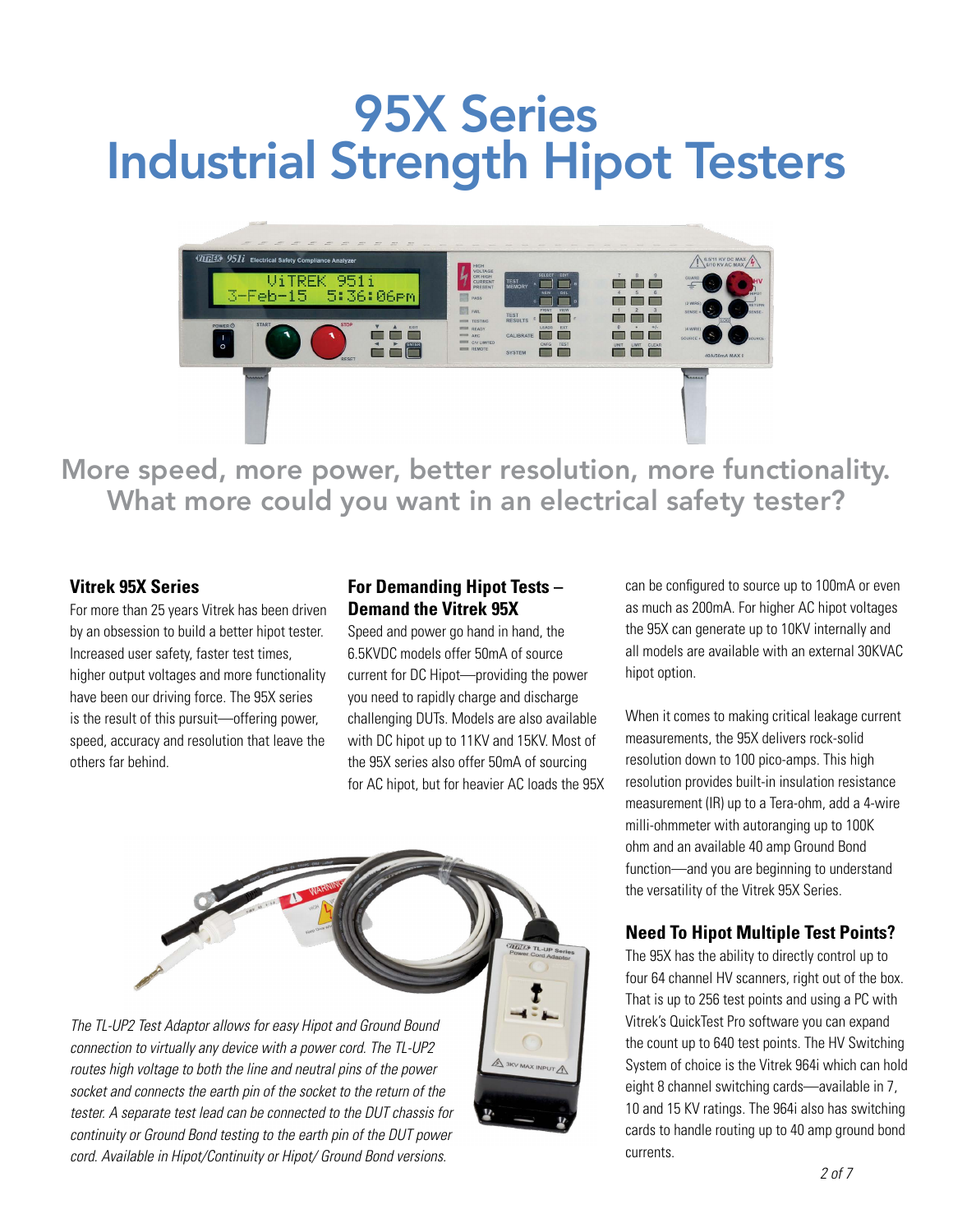#### **95X Series Output Comparison Chart**

| <b>Capabilities</b>                   | 951i              | 952i              | 953i               | 954i              | 955i              | 957i               | 959i |
|---------------------------------------|-------------------|-------------------|--------------------|-------------------|-------------------|--------------------|------|
| <b>AC Hipot</b>                       | 20V-6KV           | 20V-6KV           | 20V-6KV            | 20V-6KV           | 50V-10KV          | 20V-6KV            |      |
| (Max Std Current)                     | 50 <sub>m</sub> A | 50 <sub>m</sub> A | 50mA               | 50 <sub>m</sub> A | 30 <sub>m</sub> A | 50 <sub>m</sub> A  |      |
| (500VA Option)                        | 100mA             |                   | 100 <sub>m</sub> A |                   |                   | 100 <sub>m</sub> A |      |
| (2KV Max Option)                      | 200mA             |                   | 200 <sub>m</sub> A |                   |                   | 200mA              |      |
| (30KVAC Ext. opt)                     | 10 <sub>m</sub> A | 10mA              | 10mA               | 10mA              | 10mA              | 10 <sub>m</sub> A  |      |
| DC Hipot / IR                         | 20V-6.5KV         | 20V-6.5KV         | 50V-11KV           | 50V-11KV          | 50V-11KV          | 100-15KV           |      |
| (Max Current)                         | 50 <sub>m</sub> A | 50 <sub>m</sub> A | 30 <sub>m</sub> A  | 30 <sub>m</sub> A | 30 <sub>m</sub> A | 10 <sub>m</sub> A  |      |
| (MAX IR)                              | 2T                | 2T                | 4 <sub>T</sub>     | 4T                | 4T                | 6T                 |      |
| 40A Ground Bond                       |                   | Yes               |                    | Yes               |                   |                    | Yes  |
| 4 Wire Ohmmeter<br>$100μΩ$ to $149KΩ$ | Yes               | Yes               | Yes                | Yes               | Yes               | Yes                | Yes  |

#### **Features and Benefits**

- **Highest Level of Operator Safety** features include: GFI High speed shut down for earth ground leakage faults, SFI™ Safety Fault Interlock – High speed shut down for interruption of safety interlock, TLSS™ Test Lead Safety Sense – Clamps DUT chassis near ground by continuously verifying proper connection of test leads prior to and during HV testing
- • **High Power Output**—means better drive capability and increased test throughout. With up to 50mA of sourcing current for DC hipot the 95X Series gets heavy duty jobs done fast—available 100mA & 200mA AC drive tackles even the toughest sourcing requirements
- **Wide Range of built-in Voltage Capabilities** – Choose from 6.5KVDC, 11KVDC or 15KVDC and 6KVAC, 10KVAC or up to 30KV RMS AC with external option
- **The Fastest Hipot Testers available** – High output power combined with Dual Coldfire® microprocessors and Dual DSPs to provide Ramp rates up to 50KV/second, dwell times as low as 20mS and overall test times as fast as 3mS in optional Flash mode
- **Expansive Test Sequence Memory**  holds up to 100 tests with up to 100 steps per test. Tests can be selected via front panel, Ethernet, RS232, Digital I/O or with optional GPIB
- **Ground Bond Test Capability** available in three models with output currents from 100mA to 40Amps RMS and test times from 20mS to 1000 seconds or longer
- **4-Wire Milli-Ohmmeter Function**  provides fast, accurate 5 digit resistance measurements with resolution down to 100µΩ and range up to 100K ohms
- • **Built-in Phase Angle Measurement** allows the measurement and display of both resistive (in-phase) leakage current and reactive (out-of-phase) leakage current caused by capacitive coupling
- **Multi-Dwell Functionality**—permits dwells at different voltage levels without having to return to zero between test steps—dramatically simplifying advanced analysis of dielectric properties
- **Ramp High/Dwell Low Current Limits**—permits the user to set separate limits for the ramp and dwell providing faster ramp times and lower leakage test limits
- **Ethernet, RS232, Digital I/O, USB Printer & Scanner Control**—All Standard Interfaces—Provides the highest level of test automation. GPIB optional
- **High Voltage Scanner Control**—up to 256 point switching capability with available 964i HV Scanners. Route voltages up to 15KV and currents up to 40A for multi-point hipot and ground bond tests
- **Dual Dimensional / Test Specific / Broadband Arc Detection.** Where lesser testers allow you to set a single, global, amplitude only arc limit—the technologically advanced 95X Series utilizes time & amplitude based arc limits and uniquely applies them to each desired test
- • **Pico-Amp Leakage Measurement** insures that even the lowest leakage current levels are accurately detected and tera-ohm range IR readings are stable and precise
- **Test Specific Fixture & Cable Compensation**—Automatically calibrate out offset errors caused by lead resistance, fixture capacitance and leakage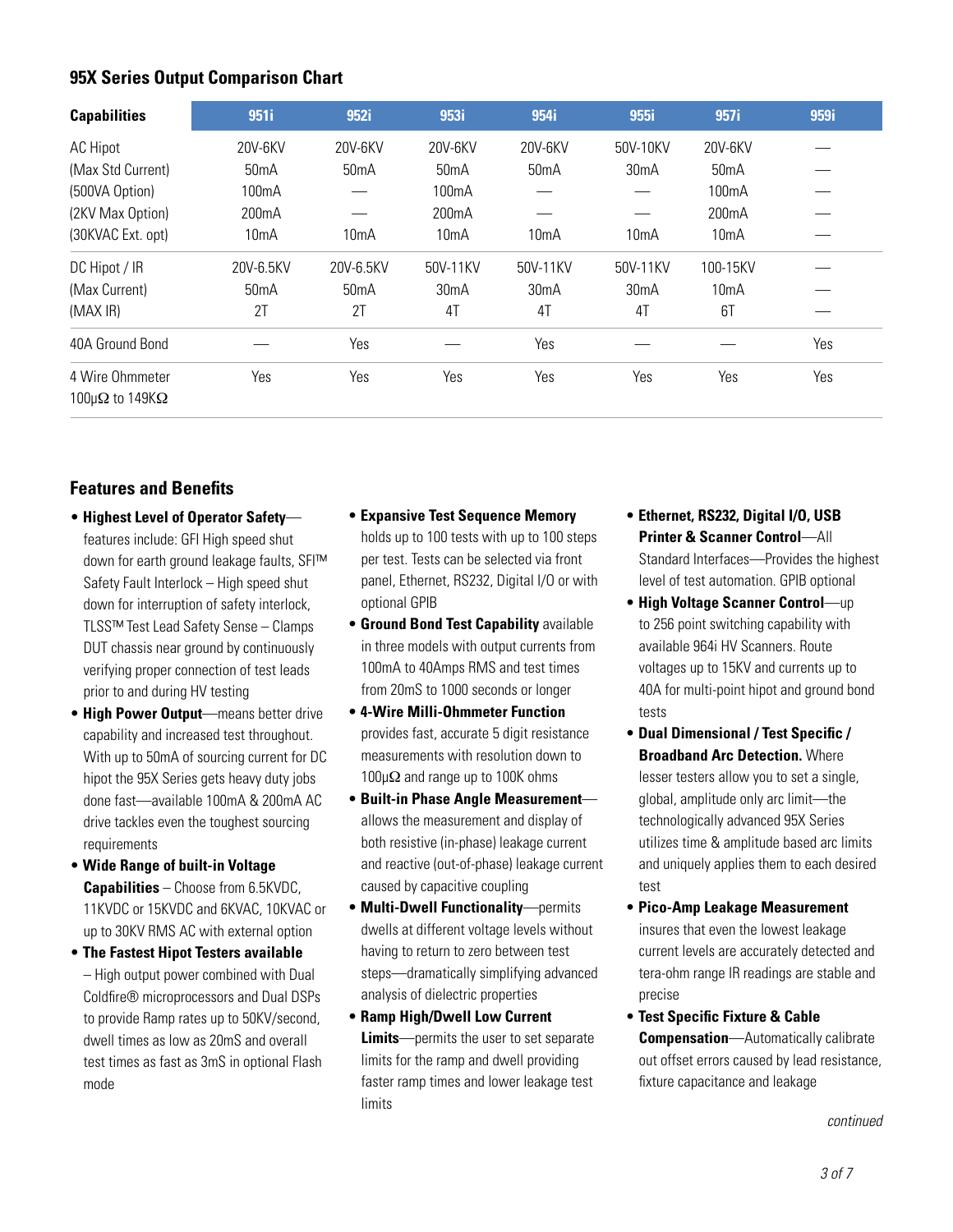#### **Features and Benefits***, continued*

- **Multi-Mode IR**—Insulation Resistance values up to one Tera-ohm can be obtained with precision in your choice of 3 IR test modes—end on time, end on pass or end on fail
- **Continuously Variable IR Test Voltage** Unlike most IR testers which limit you to three or four discrete test voltages, the 950i Series allows you to select the test voltage you need. Starting as low as 20V all the way to 6.5KV, 11KV or 15KVDC
- • **Capacitance Test Modes**—For AC & DC hipot and IR provide tightly controlled charge and discharge profiles for superior results on critical solar panel tests and other highly capacitive loads
- • **Light Weight Switching Power Supply Design**—Better reliability, easier on your back. Compare the 8.2 kg 95X to whatever you've been using
- **400Hz AC Voltage Withstand Testing**  provides aviation frequency specific test results for a more effective analysis of dielectric properties on avionic components
- **Solar Panel Testing Simplified** Designed with PV testing in mind, the 950i Series uses pico-amp resolution to detect minute defects in solar cells
- • **Three Year Extended Warranty** One year standard, total of three years extended warranty with registration and annual factory calibration. Built-in reliability you can count on for years to come
- **Safety Tested** per EN 61010-1. EMC compliant to EN 61326-1

# 95X Series Abbreviated Specifications

#### **DC Dielectric Tests (DCW, DCIR, DCez)**

| DC Output Voltage:                 | 20V to 6500V (951i & 952i)<br>50V to 11000V (953i, 954i & 955i)<br>100V to 15000V (957i)<br>DC Dielectric Tests (DCW, DCIR, DCez)<br>Accuracy: $0.25\% + 0.5V$ (1 year $23^{\circ}C \pm 3^{\circ}$ )                                                                                                            |                |                |                |  |
|------------------------------------|-----------------------------------------------------------------------------------------------------------------------------------------------------------------------------------------------------------------------------------------------------------------------------------------------------------------|----------------|----------------|----------------|--|
| DC Current Sourcing:<br>Ramp Time: | 50mA max, 25mA above 6000V (951i & 952i)<br>30mA max, 20mA above 6000V, 10mA above 7500V,<br>5mA above 9000V (953i, 954i, 955i) 10mA (957i)<br>0.01 to 9999sec, 0.01 sec resolution or 0.1 to 50000V/sec, 0.1V/sec resolution                                                                                   |                |                |                |  |
| Dwell Time:                        | 0.02 to 9999 seconds or user terminated, 0.01 sec resolution                                                                                                                                                                                                                                                    |                |                |                |  |
| DC Leakage Current:                | Measurement Range: 0 to +/-200mA,<br>Resolution: 4 digits (9999 counts) down to 100pico-amps<br>Accuracy: $0.25\% + 0.5nA + \frac{1}{2}$ digit (1 year $23^{\circ}C \pm 3^{\circ}$ )<br>Selectable Min & Max limits for Ramp & Dwell, from 100 pico-amps up<br>Measurement Period: 1 power line cycle (50/60Hz) |                |                |                |  |
| Insulation Resistance (IR):        | Test modes include: End on pass reading, end on fail or end on timer                                                                                                                                                                                                                                            |                |                |                |  |
|                                    | Test                                                                                                                                                                                                                                                                                                            | 5% Accuracy*   | 10% Accuracy*  | 20% Accuracy*  |  |
|                                    | Voltage                                                                                                                                                                                                                                                                                                         | Max resistance | Max resistance | Max resistance |  |
|                                    | 500V                                                                                                                                                                                                                                                                                                            | $50G\Omega$    | $100G\Omega$   | $200G\Omega$   |  |
|                                    | 1000V                                                                                                                                                                                                                                                                                                           | $100G\Omega$   | $200G\Omega$   | $400G\Omega$   |  |
|                                    | 2500V                                                                                                                                                                                                                                                                                                           | $250G\Omega$   | $500G\Omega$   | $1T\Omega$     |  |
|                                    | 5000V                                                                                                                                                                                                                                                                                                           | $500G\Omega$   | $1T\Omega$     | $2T\Omega$     |  |
|                                    | 10000V                                                                                                                                                                                                                                                                                                          | $1T\Omega$     | $2T\Omega$     | $4T\Omega$     |  |
|                                    | *Above uncertainties are approximate, IR accuracy is determined by<br>adding output voltage accuracy to current measurement accuracy in<br>percentages.                                                                                                                                                         |                |                |                |  |
| <b>Low Resistance Measurement</b>  |                                                                                                                                                                                                                                                                                                                 |                |                |                |  |
| Measurement Range:                 | 0 to 150Kohm (999.9mΩ to 99.99KΩ, 149.9KΩ in 7 ranges).                                                                                                                                                                                                                                                         |                |                |                |  |
| Resolution:                        | 4 digits, $100 \mu \Omega$ on 1 ohm range                                                                                                                                                                                                                                                                       |                |                |                |  |
| Test Current:                      | 55mAdc constant current up to $\approx$ 91 $\Omega$ , 5VDC constant V above                                                                                                                                                                                                                                     |                |                |                |  |
| Accuracy (4-wire):                 | $0.5\% + 0.002$ ohm + ½ digit up to 30K ohm<br>$1.5\% + \frac{1}{2}$ digit above 30K ohm<br>$5\% + 1$ digit from 100K to 150K ohm                                                                                                                                                                               |                |                |                |  |

Add 20mΩ for 2 -wire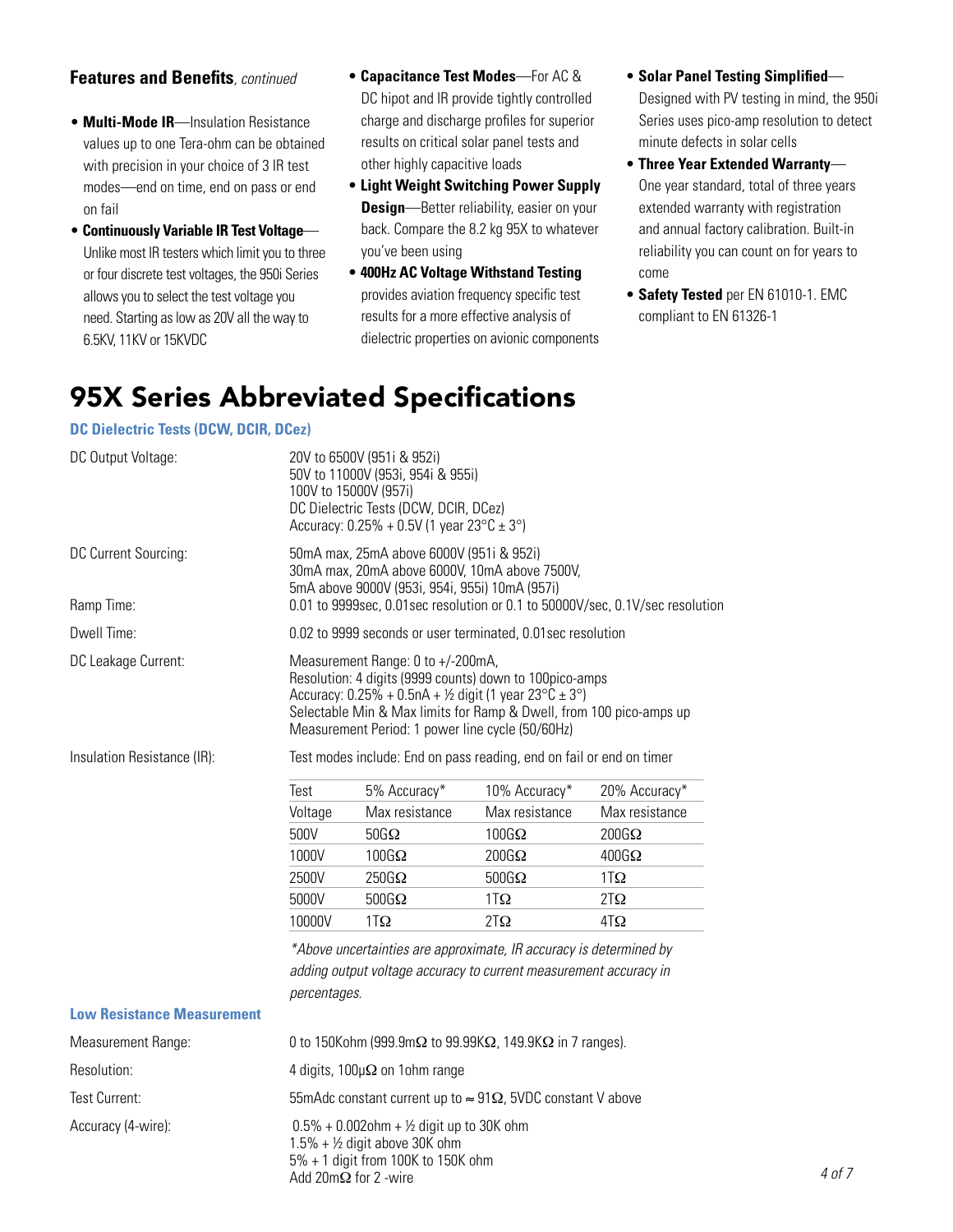#### **AC Dielectric Tests (ACW, ACez, ACCAP)**

| AC Output Voltage:                              | 20V to 6000V RMS (951i, 952i, 953i, 954i)<br>50V to 10,000V RMS (955i)<br>Resolution: 0.1V up to 999.9V, 1V above<br>Accuracy: 0.25% + 1.5V (+ 0.01% per Hz above 100Hz)<br>Decrease max output voltage by 0.1% per Hz above 100Hz<br>Decrease max voltage by 12.5V/mA loading (25V/ma 955i) |                                                                                                                                                 |                         |  |  |
|-------------------------------------------------|----------------------------------------------------------------------------------------------------------------------------------------------------------------------------------------------------------------------------------------------------------------------------------------------|-------------------------------------------------------------------------------------------------------------------------------------------------|-------------------------|--|--|
| AC Current Sourcing:                            | 30mA RMS max (955i)                                                                                                                                                                                                                                                                          | 50mA RMS max (951i, 952i, 953i, 954i)<br>100mA RMS max with 500VA option (951i, 953i)<br>200mA RMS with option AC-2 (2KVAC RMS max output)      |                         |  |  |
| Output Frequency:                               | 40Hz to 500Hz, (955i)                                                                                                                                                                                                                                                                        | Digitally synthesized, low distortion sinewave<br>20Hz to 500Hz, standard, 500VA or AC-2)<br>0.1% accuracy, 0.1Hz resolution (1Hz above 99.9Hz) |                         |  |  |
| Ramp Time:                                      |                                                                                                                                                                                                                                                                                              | 0 to 9999sec, 0.01sec resolution or 0.1 to 100000V/sec, 0.1V/sec resolution                                                                     |                         |  |  |
| Dwell Time:                                     |                                                                                                                                                                                                                                                                                              | 0.02 to 9999 seconds or user terminated, 0.01 sec resolution                                                                                    |                         |  |  |
| AC Leakage Current:                             | Measurement Range: 0 to +/-200mA RMS<br>Resolution: 4 digits (9999 counts) down to 100pico-amps<br>Accuracy: 0.5% + 10nA (add 0.005% per Hz above 100Hz)<br>Selectable min & max limits for Ramp & Dwell, from 100 pico-amps up<br>Measurement Period: 1 power line cycle (50/60Hz)          |                                                                                                                                                 |                         |  |  |
| Phase Measurement:                              |                                                                                                                                                                                                                                                                                              | Total RMS current, In-phase current, Quadrature current (reactive/out-of-phase)<br>Accuracy: 0.01° per Hz, relative to output voltage           |                         |  |  |
| Ground Bond Tests (GB, GBez - 952i, 954i, 959i) |                                                                                                                                                                                                                                                                                              |                                                                                                                                                 |                         |  |  |
| Test Current:                                   | 0.1 to 40A RMS, 0.001A resolution<br>Accuracy: 0.5% + 5mA accuracy (add 0.005% per Hz above 100Hz)                                                                                                                                                                                           |                                                                                                                                                 |                         |  |  |
| Test Frequency:                                 | 40Hz to 500Hz<br>Resolution: 0.1Hz (1Hz above 99.9Hz)<br>Accuracy: 0.1% accuracy<br>Waveform: Digitally synthesized, low distortion sinewave                                                                                                                                                 |                                                                                                                                                 |                         |  |  |
| Measurement Configuration:                      | 4-Terminal Kelvin                                                                                                                                                                                                                                                                            |                                                                                                                                                 |                         |  |  |
| Compliance Voltage:                             | 6.5V RMS, may be user limited to a lower level with 0.01V resolution                                                                                                                                                                                                                         |                                                                                                                                                 |                         |  |  |
| Resistance Range:                               | 6.5 ohms at 1A decreasing to 162.5 milli-ohms max at 40A<br>Max load impedance: 10 ohms                                                                                                                                                                                                      |                                                                                                                                                 |                         |  |  |
| Ramp Time:                                      |                                                                                                                                                                                                                                                                                              | 0 to 9999sec, 0.01sec resolution                                                                                                                |                         |  |  |
| Dwell Time:                                     |                                                                                                                                                                                                                                                                                              | 0.02 to 9999 sec or user terminated, 0.01 sec resolution                                                                                        |                         |  |  |
| Voltage Sense:                                  | Range: 0 to 8 v rms                                                                                                                                                                                                                                                                          | Resolution: 4 digits down to 10uV                                                                                                               | Accuracy: $0.5% + 30uV$ |  |  |

Phase Measurement: The RMS, In-phase and Quadrature measurements 0.01° per Hz phase relative to test current

#### **Line Leakage Current & Voltage Measurement (Models 951i - 955i only)**

| <b>Voltage Measurement:</b> | 0 to $\pm$ 8KVDC 6KV RMS AC (951i & 952i)<br>0 to $\pm$ 11KVDC 8KV RMS AC (953i & 954i)<br>0 to $\pm$ 11KVDC 10KV RMS AC (955i)<br>Resolution: 0.1V, 1 V above 999.9V |        |  |  |
|-----------------------------|-----------------------------------------------------------------------------------------------------------------------------------------------------------------------|--------|--|--|
|                             | DC Accuracy: $0.25% + 0.5V$<br>AC Accuracy: $0.5% + 1.5V$                                                                                                             |        |  |  |
| Leakage Current:            | 0 to $\pm$ 200mA DC or RMS AC<br>Resolution: 4 digits (9999 counts) down to 100 pico-amps<br>AC Accuracy: $0.5% + 20nA$<br>DC Accuracy: $0.25% + 0.5nA$               |        |  |  |
| <b>Test Results</b>         | Test Time: 0.02 to 9999 sec<br>Last, Minimum, Average & Max V& A reading plus arc current                                                                             | 5 of 7 |  |  |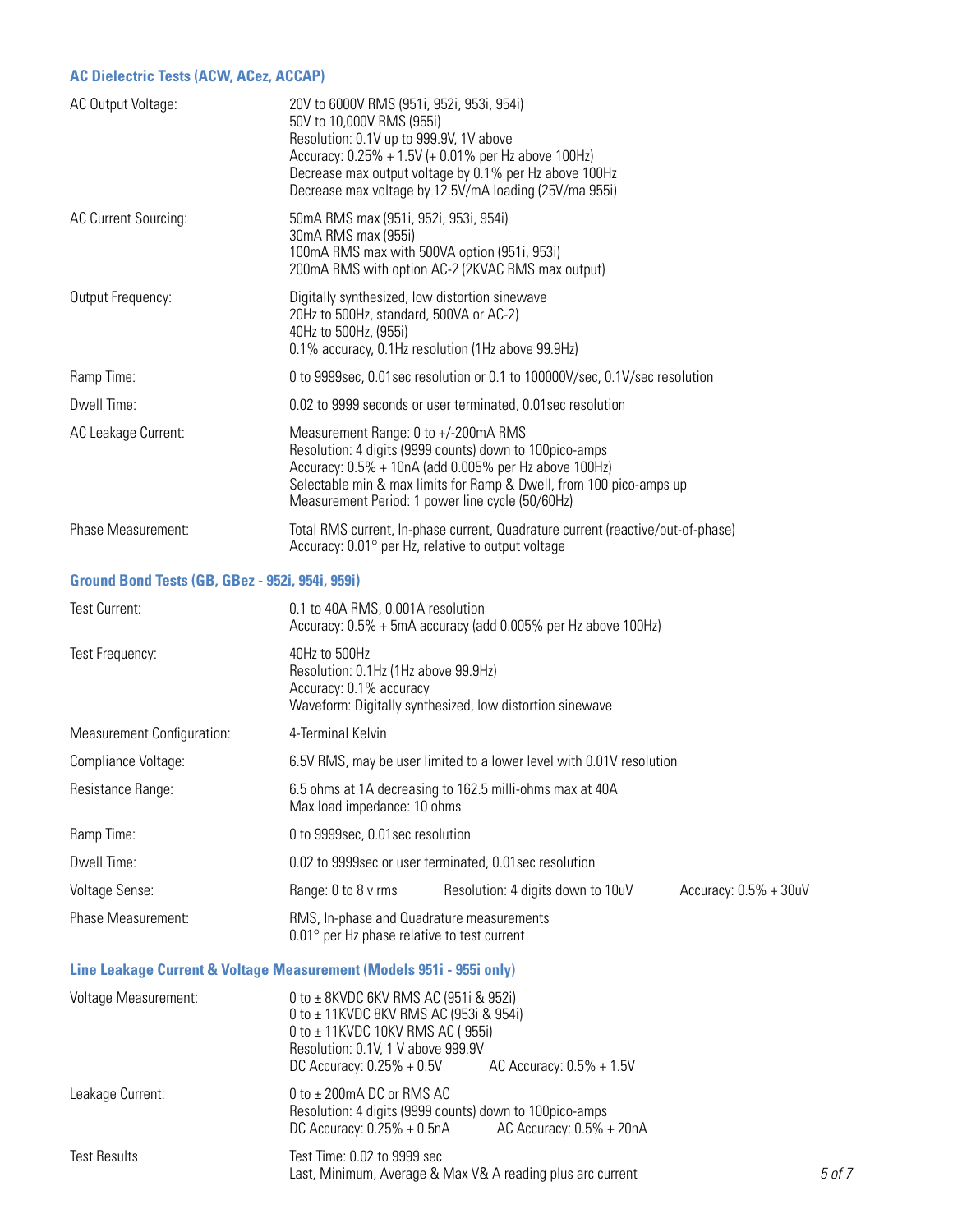#### **Pulse Mode (Flash) Test (Option PMT-1 available on models 951i, 952i, 953i, 954i)**

| Test Waveform:                | Trapezoidal (Selectable positive polarity, negative polarity or bi-polar)                                                                                                                                                                                   |
|-------------------------------|-------------------------------------------------------------------------------------------------------------------------------------------------------------------------------------------------------------------------------------------------------------|
| Ramp Up/Down Time:            | 1ms (0.5ms for option AC2) to 30mS with 0.1ms resolution                                                                                                                                                                                                    |
| Dwell Time:                   | 1ms (0.5ms for option AC2) to 30mS with 0.1ms resolution                                                                                                                                                                                                    |
| Test Voltage:                 | 50V to 8000V (20V to 2750V with option AC-2)<br>Resolution: 0.1V up to 999.9V, 1V above<br>Accuracy: 0.25% + 1.5V                                                                                                                                           |
| <b>General Specifications</b> |                                                                                                                                                                                                                                                             |
| Arc Detection:                | Test Specific, Dual Parameter. Allows a specific broadband current amplitude limit from 2 to 20mA peak<br>and pulse width limit from 4 to 30 microseconds for each test                                                                                     |
| Ethernet                      | High speed, high noise immunity LAN interface                                                                                                                                                                                                               |
| RS232 Interface:              | Selectable baud: 9600, 19200, 38400, 57600 or 115200, full handshake                                                                                                                                                                                        |
| VICL Interfaces:              | Two each provided for control of HV Scanners and other 950i series units                                                                                                                                                                                    |
| Digital I/O Interface:        | Provides 8 digital inputs and 5 digital outputs. Functions include Test Selection, Start/Stop, Testing,<br>Pass/Fail, Print, HV Present, Safety Interrupt, Dwell Timer                                                                                      |
| <b>USB Host Printer Port</b>  | For hard copy test reports and LAN/Ethernet Interface                                                                                                                                                                                                       |
| <b>Optional GPIB</b>          | Option GP-9 adds GPIB capability to LAN/Ethernet card                                                                                                                                                                                                       |
| Test Lead Safety Sense:       | TLSS™ Technology continuously verifies that test leads are properly connected prior to and during HV,<br>4-wire Low Ohms and Ground Bond testing                                                                                                            |
| Real Time Clock:              | Accuracy: 10 seconds per day, Battery Backup: 30 days minimum                                                                                                                                                                                               |
| Non-Volatile Memory:          | 100 user test sequences up to 100 steps each not to exceed 1000 total test steps. All test sequences,<br>user settings and calibration data are stored in internal non-volatile Memory data retention is specified<br>for 20 years and 1000000 write cycles |
| Dwell Time Accuracy:          | 0.05% + 20mS, Digital output provides dwell timer verification                                                                                                                                                                                              |
| <b>Operating Temperature:</b> | $0 °C$ to 50 $°C$                                                                                                                                                                                                                                           |
| Humidity:                     | 90% RH max, 0 to 40 C                                                                                                                                                                                                                                       |
| Power:                        | 110 to 260 VAC, 50-60 Hz, 500VA Max                                                                                                                                                                                                                         |
| Dimensions:                   | 89mm H x 432mm W x 457mm D (3.5" H x 17" W x 18" D)                                                                                                                                                                                                         |
| Weight:                       | 9Kg (18 lb.) Net / 18Kg (25 lb.) shipping (951i, 953i, 959i)<br>14Kg (28 lb.) Net / 18Kg (35 lb.) shipping (952, 954i, 955i)                                                                                                                                |
| Accessories:                  | Alligator test leads, NIST traceable calibration certificate with no data, power cord and operator's<br>manual. ISO 17025 cal cert with data and uncertainties available                                                                                    |
| Warranty:                     | One year parts and labor standard, 3 year extended warranty with registration and annual factory<br>calibration                                                                                                                                             |